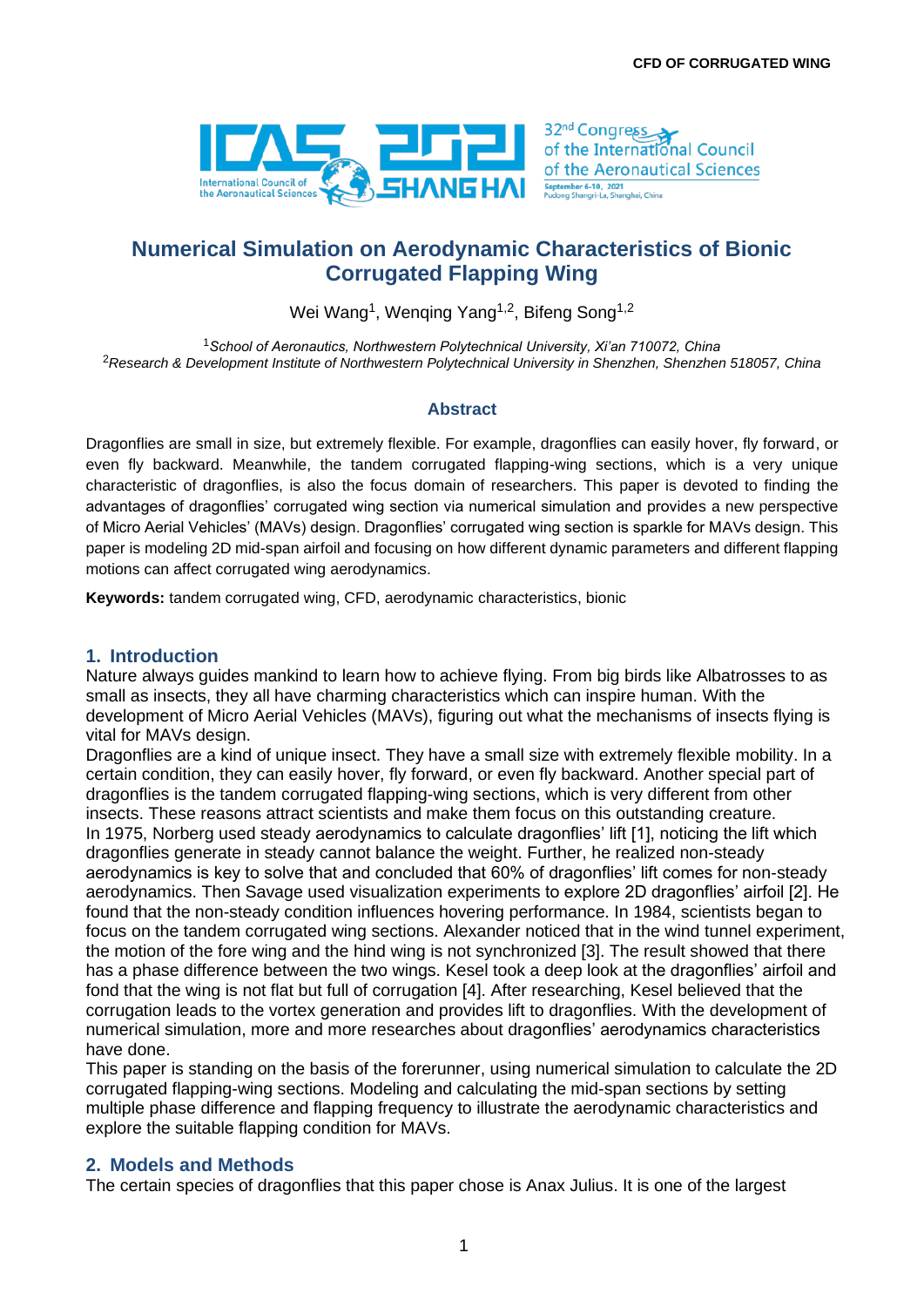dragonflies in the world and widely inhabits. The average airspeed for Anax Julius is 10m/s.

Figure 1 – Dragonfly Anax Julius.

The chord length in the middle wing sections is 8.1mm and 9.3mm for the fore wing and hind wing [5,6].



Figure 2 – Anax Julius' fore wing.

For MAV design, enlarging wings 10 sizes and rebuilding the mid-span airfoil through modeling software (CATIA V5) as shown in Figure 3, more details as follows.



Figure 2 – Anax Julius' midsections airfoils (up fore wing).

| Table 1 – Parameters of the model. |  |
|------------------------------------|--|
|------------------------------------|--|

| Position  | Chord length<br><b>Thickness</b> |     |
|-----------|----------------------------------|-----|
| Fore wing | 81 <sub>mm</sub>                 | 1mm |
| Hind wing | 93 <sub>mm</sub>                 | 1mm |

The movement of the wing section can be summarized by Broering's research [7] as equation (1), (2).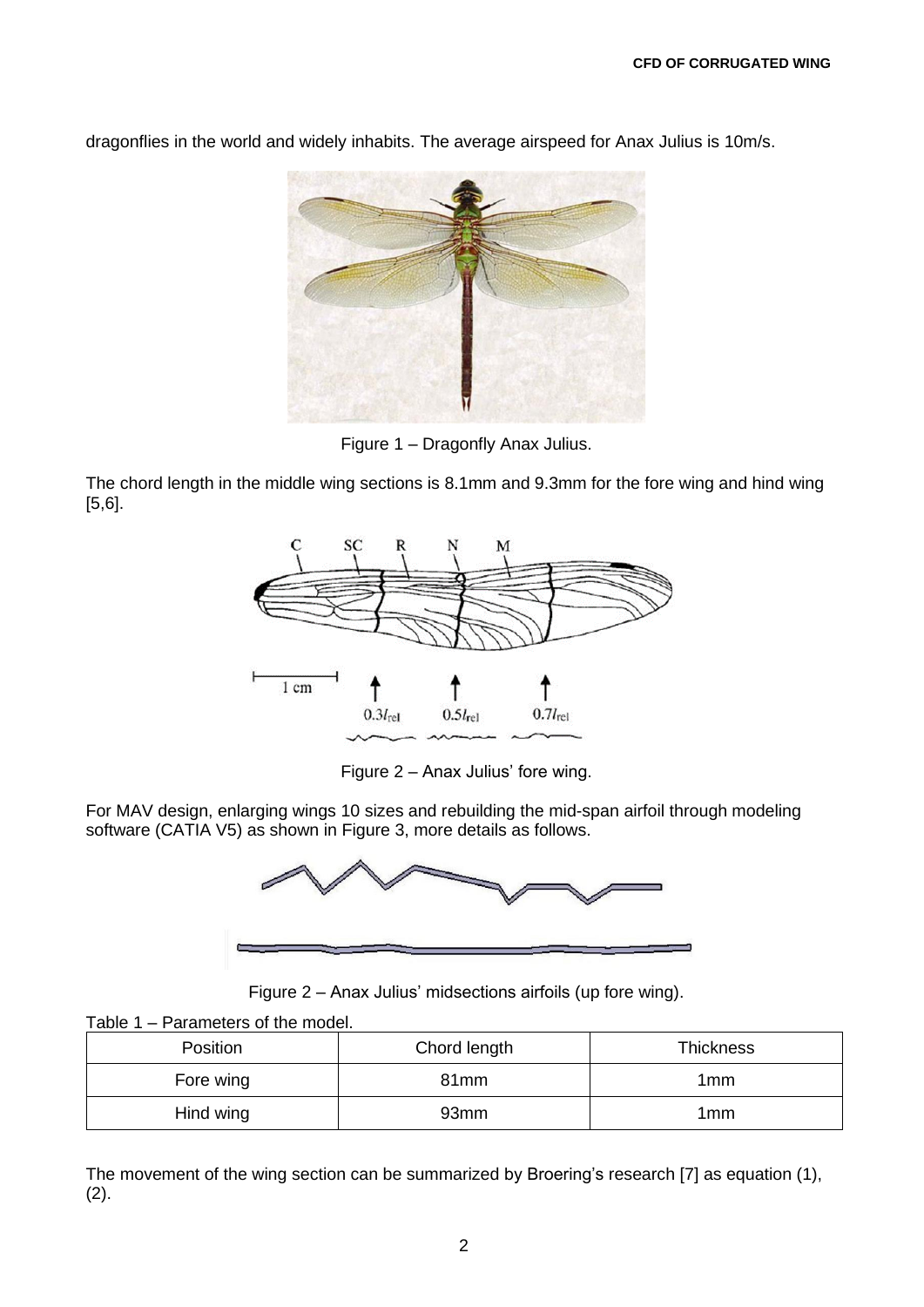$$
\alpha(t) = \alpha_0 \cos(2\pi f t + \phi_\alpha + \phi_h) + \alpha_{ave}
$$
\n(1)

$$
h(t) = h_0 \cos(2\pi f t + \phi_h)
$$
 (2)

Further, Qiushi Li finds that while the dragonfly is taking off, it will change its body position to more vertical [8] as shown in Figure 3.



Figure 3 – Body position changes during takeoff.

The equation of motion will be expended to 3DOF (pitching, heaving, moving).

$$
x_f(t) = \frac{A_f}{2} \cos(2\pi f) \cos\beta_f \tag{3}
$$

$$
y_f(t) = \frac{A_f}{2} \cos(2\pi f) \sin\beta_f \tag{4}
$$

$$
\alpha_f(t) = \alpha_0 \cos(2\pi ft + \phi_\alpha + \phi_h) + \alpha_{ave}
$$
\n(5)

$$
x_h(t) = \frac{A_h}{2} \cos(2\pi f) \cos \beta_h \tag{6}
$$

$$
y_h(t) = \frac{A_h}{2} \cos(2\pi f) \sin\beta_h \tag{7}
$$

$$
\alpha_h(t) = \alpha_0 \cos(2\pi ft + \phi_\alpha + \phi_h) + \alpha_{ave}
$$
 (8)

In the above equations,  $\alpha(t)$  represents pitching angel,  $\alpha_0$  controls the angle's range and  $\alpha_{ave}$  is the average angle of attack (AOA). Same,  $h(t)$  and  $h_0$  represents heaving distance and a half range.  $f$ in cosine function means frequency.  $\phi_\alpha$  and  $\phi_h$  are pitching phase and heaving phase. The letters f and h are the first letters from the fore wing and hind wing.

Since this paper is using numerical simulation to research corrugated wing sections, the computing method is vital for this study. The computational domain will be divided into 3 parts as shown in Figure 4.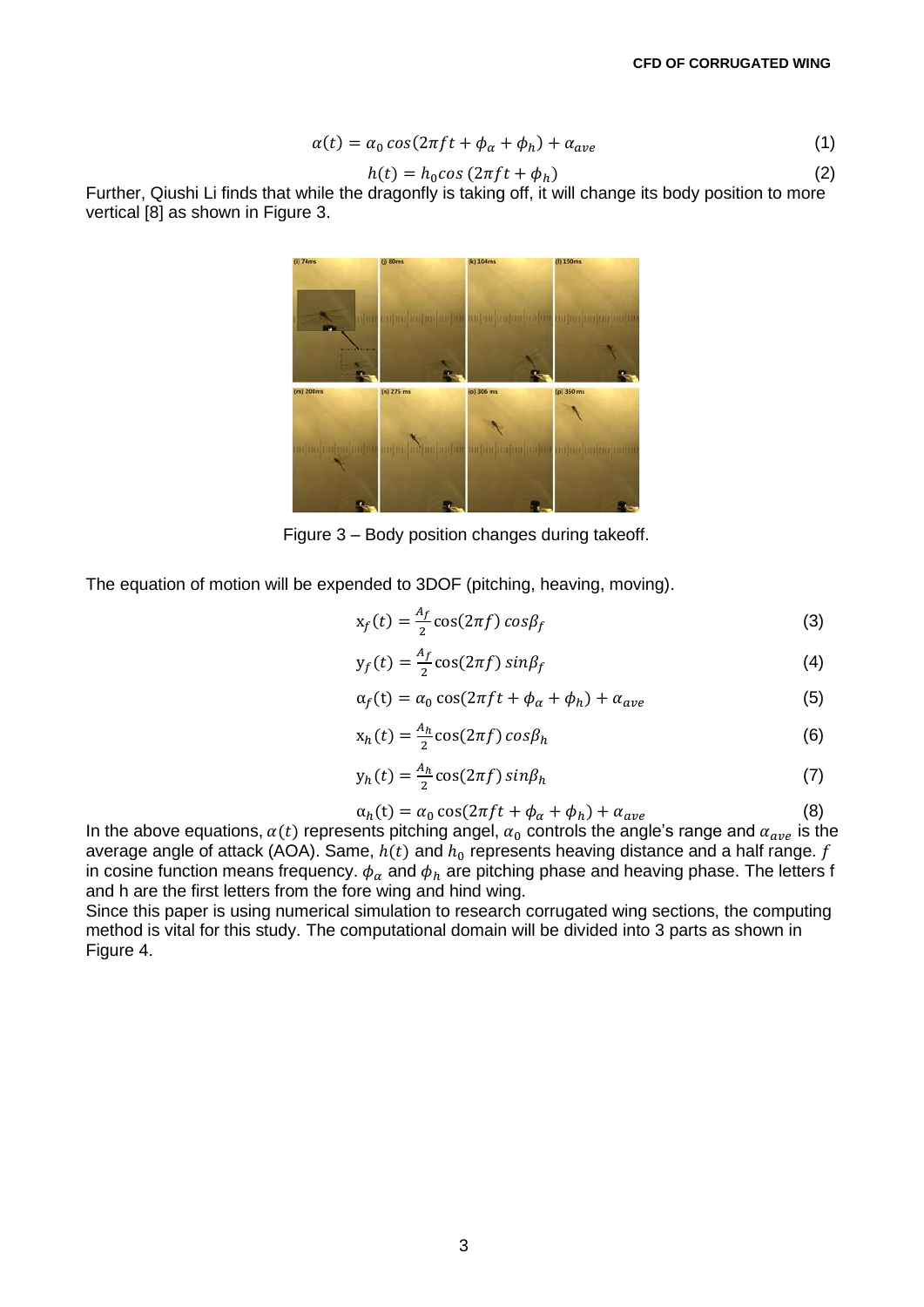

Figure 4 –Overset grids for calculation (not shown to scale).

The entire computational domain is 20 times chord length. After grids generation, the total grids number is 170,743, the specific fore wing section has 76,344 and the hind wing section has 75,516. Use the User Defined Function (UDF) to control model movements and Fluent to solve the case.

## **3. Calculation and Results**

## 3.1 Case Verification

Before starting to calculate, the computational method needs to be verified in case of error. This paper chose 2D flat flapping motion which introduced by Broreing [7] as shown in Figure 5.



Figure 5 –Simple for Broreing's case.

After calculation, the result is showing in Figure 6. Two results show barely difference while comparing, so the method which is used in this paper can ensure the following study.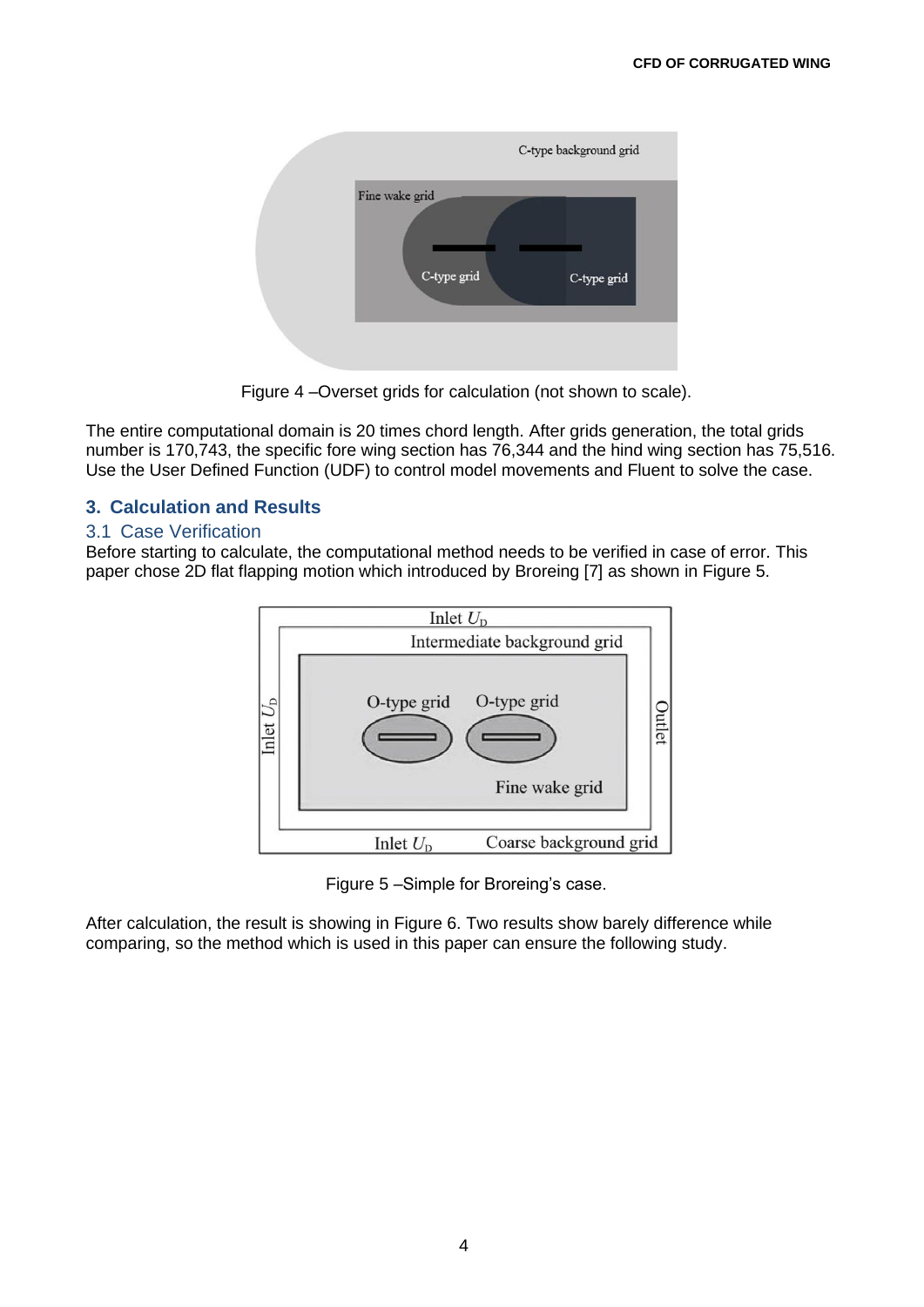

Figure 6 –Result comparison.

## 3.2 Lift and Thrust in Different Frequency

The frequency which dragonflies chose is vital for aerodynamic characteristics. This paper first focuses on the influence caused by a different frequency. The motion parameters are shown in Table 2.

| Parameters              | Fore wing                    | Hind wing |
|-------------------------|------------------------------|-----------|
| $\alpha_0/$ (°)         | 20                           | 20        |
| f/Hz                    | 1/2/3/5/8/10<br>1/2/3/5/8/10 |           |
| $\phi_\alpha$ /(°)      | 90                           | 90        |
| $\alpha_{ave}/(^\circ)$ | 0                            |           |
| $h_0/c$                 | 0.5                          | 0.5       |
| $\phi_h/$ (°)           | 0                            | 0         |

Table 2 – Motion parameters.

The peak of lift coefficient changes with raising frequency, at 10Hz reached 6.015, more details show in Figure 7, T means a flapping cycle.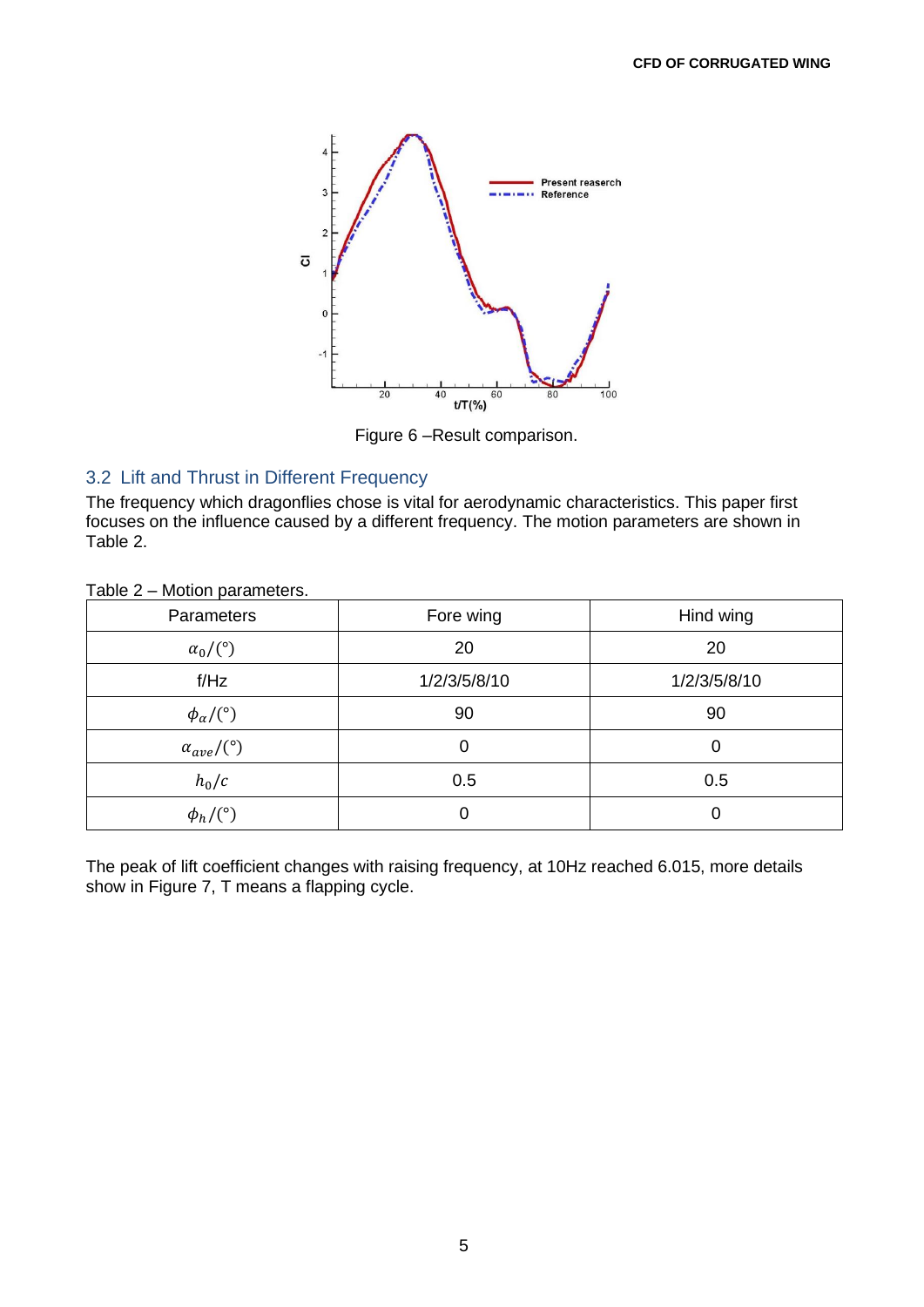

Figure 7 –Lift coefficient changes with frequency.

The result shows clearly that the lift coefficient grows as the flapping frequency ascending. Hence for better aerodynamics, the higher appropriate frequency is necessary.

Another major aerodynamic coefficient is the thrust coefficient. Same as the lift coefficient, with the increasing of flapping frequency, the peak of thrust coefficient raises as shown in Figure 8.



Figure 8 –Thrust coefficient changes with frequency.

The peaks of the lift coefficient and thrust coefficient are changing as shown in Figure 9.



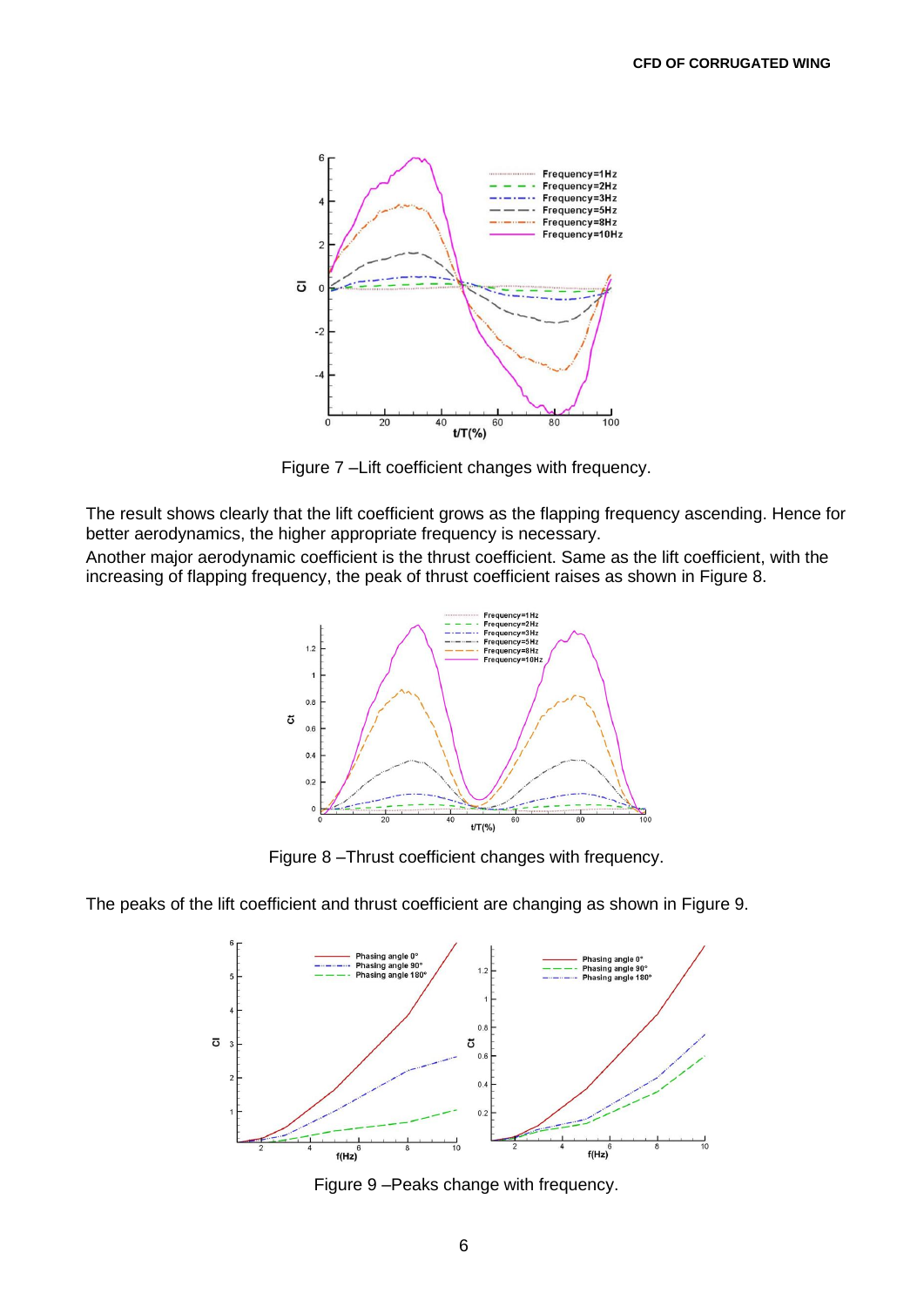The results show clearly that higher flapping frequency gets a higher aerodynamic coefficient. For physical explanation, the rate of flapping matches the flapping power. When the power raised, the work which power applied raised. Hence dragonflies always maintain flapping frequency around 10Hz for better flight performance.

## 3.3 Lift and Thrust in Different Phase Angle

As mentioned before, dragonflies have a motion phase angle between the fore wing and hind wing. The effect will be discussed. This paper chooses high frequency according to the previous study and sets multiple phase angles in hindwing (0º, 90º, 180º).

The result of the lift coefficient can be divided into two parts: fore wing lift coefficient and hind wing lift coefficient as shown in Figure 10.



Figure 10 –Fore wing (left), hind wing (mid), and total lift coefficient (right).

The hind wing lift coefficient can be seen as an obvious mistiming due to the phase angle. However, although the flapping frequency is the same, the peaks in different phase angles are different. Not only hind wing shows later hind wing flapping lift drops but also fore wing has the same result too. Hence the different movements in the hind wing will influence the fore wing. More details are as follows.

| Phase angle/ $(°)$ | Fore wing<br>(average) | Fore wing (peak) | Total (average) | Total (peak) |  |
|--------------------|------------------------|------------------|-----------------|--------------|--|
|                    | $-0.013$               | 1.392            | 0.032           | 3.848        |  |
| 90                 | $-0.040$               | 1.049            | 0.012           | 2.218        |  |
| 180                | $-0.026$               | 1.047            | $-0.027$        | 0.685        |  |

Table 3 – Lift coefficient.

Same as the lift coefficient, the thrust coefficient also influenced by phase angle in both the fore wing and hind wing. Table 4 shows the thrust coefficient in the fore wing and the total wing section.

#### Table 3 – Thrust coefficient.

| Phase angle/ $(°)$ | Fore wing<br>(average) | Fore wing (peak)<br>Total (average) |       | Total (peak) |
|--------------------|------------------------|-------------------------------------|-------|--------------|
|                    | 3.119                  | 6.629                               | 7.877 | 15.914       |
| 90                 | 2.459                  | 5.079                               | 3.831 | 6.184        |
| 180                | 2.174                  | 4.812                               | 3.671 | 7.984        |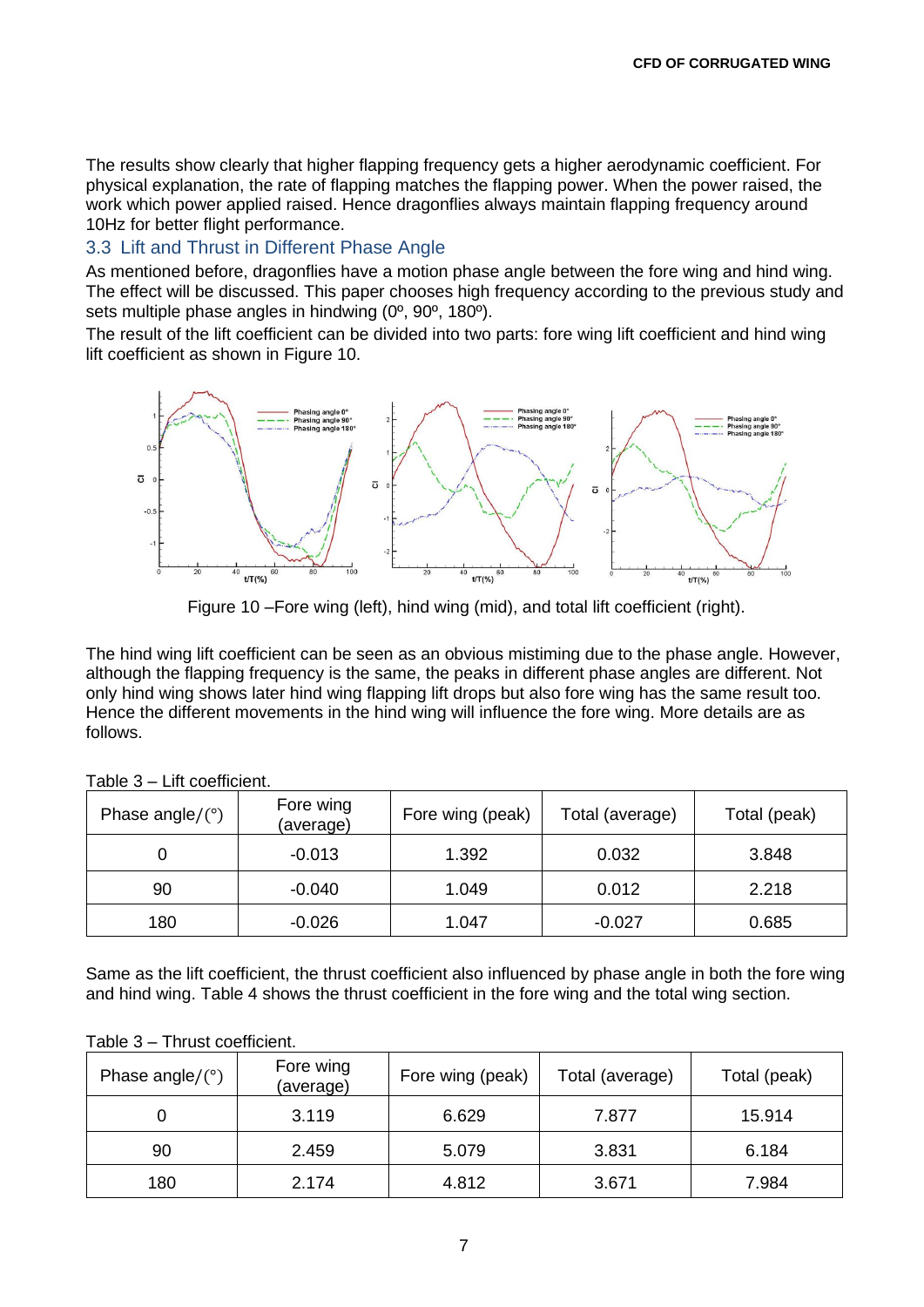The result also shows the hind wing will influence the fore wing. A big phase angle will lead to a reduction of aerodynamic value.

## 3.4 Lift and Thrust in Takeoff Condition

In the beginning, this paper illustrates dragonflies will change their body position during the takeoff. In this part, we consider the aerodynamic coefficient in takeoff condition. After the calculation, the result of the lift coefficient is shown in Figure 11.



Figure 11 –Fore wing (left), hind wing (mid), and total (right) lift coefficient.

More details are as follows:

| Phase        | Fore wing<br>(average) | Fore wing<br>(peak) | Total (average)     |                              | Total (peak)        |                              |
|--------------|------------------------|---------------------|---------------------|------------------------------|---------------------|------------------------------|
| angle/ $(°)$ | Lift<br>coefficient    | Lift<br>coefficient | Lift<br>coefficient | <b>Thrust</b><br>coefficient | Lift<br>coefficient | <b>Thrust</b><br>coefficient |
| $\mathbf 0$  | $-0.077$               | 1.491               | 0.272               | 7.677                        | 4.563               | 16.930                       |
| 90           | $-0.101$               | 1.144               | $-0.030$            | 3.937                        | 2.289               | 6.570                        |
| 180          | $-0.100$               | 0.809               | $-0.080$            | 3.634                        | 0.675               | 9.046                        |

Table 4 – Lift and thrust coefficient.

The comparison between the two conditions is shown in Figure 12.

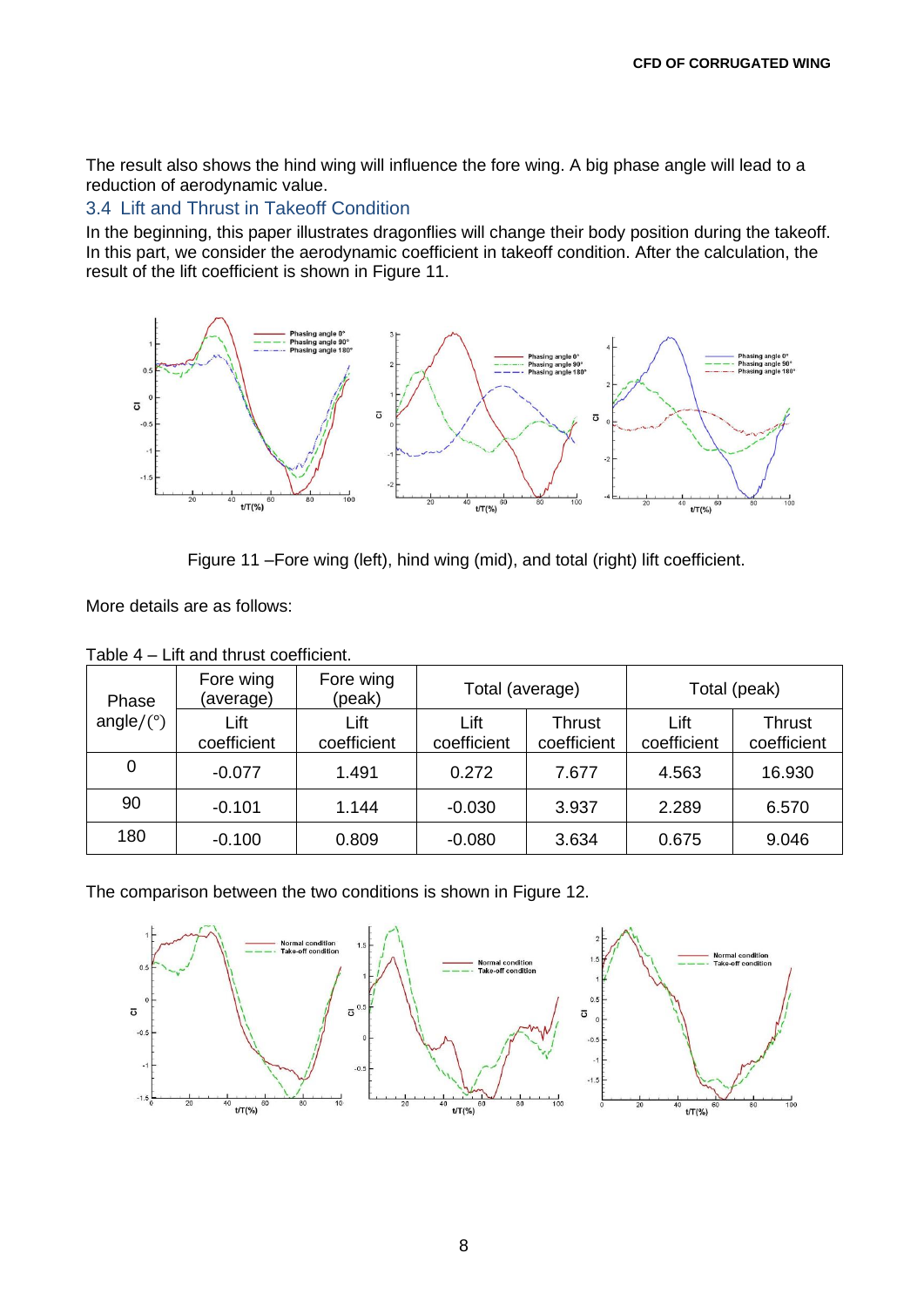

Figure 12 –Comparison about lift coefficient in 0° phase angle (top), 90° phase angle (mid), and 180° phase angle (bottom) with fore wing (left), hind wing (mid), and total (right).

Focus on the total aerodynamic coefficient changes, the average lift coefficient in the 0°phase angle raised 7.5 times than normal condition. The thrust also changed as shown in Figure 13.



Figure 13 –Comparison of thrust in 0° phase angle (left), 90° phase angle (mid), and 180° phase angle (right).



Figure 14 –Wing motion in takeoff condition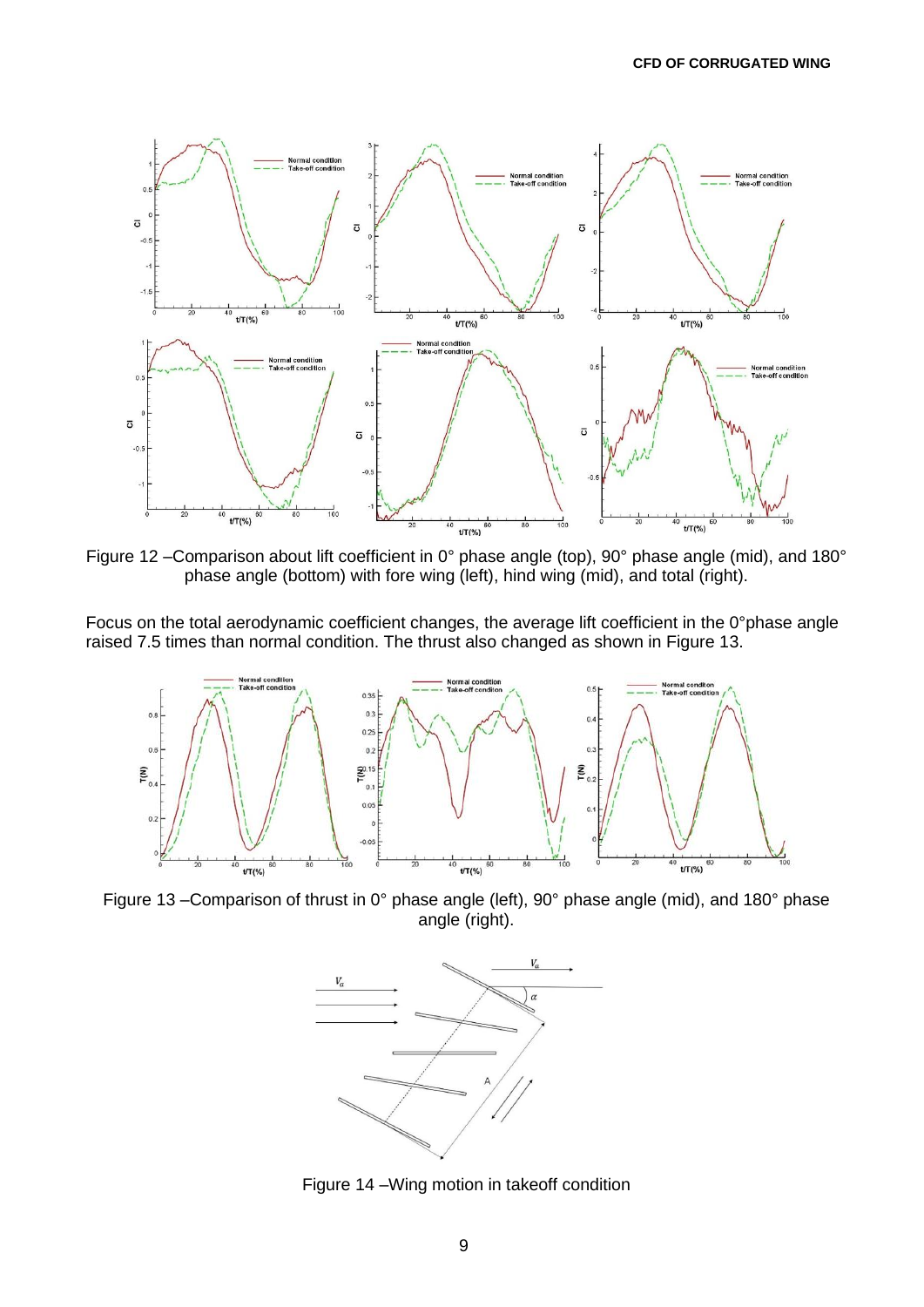In the 90°phase angle, the thrust gap disappears in the takeoff condition, which leads the average of thrust raised. The result of this difference can be illustrated as an angle of attack applied in the flapping motion, shown in Figure 14.

## **4. Conclusion**

The aerodynamic performance about dragonflies' airfoil from the tandem corrugated wing section is discussed in this paper. By focusing on the flapping frequency and different phase angles, it is found that frequency is vital for aerodynamic performance. The raising of frequency leads to a higher lift and thrust coefficient. This relationship is nearly linear. The reason for this phenomenon is the work done by flapping raised.

Another result that the phase angle in the hind wing will affect both the fore wing and hind wing. Although this effect is not obvious, the distance between the fore wing and hind wing will control this affection.

In the takeoff condition, the aerodynamic coefficient changed is relying on the angle of attack. Figure 14 clearly shows the angle of attack changes in takeoff conditions. Compare with normal non-angle of attack move, the performance improved.

The results are positive for MAVs design. However, the space between two different phase angles is a little wide. After calculation, the smaller gap is needed for further study. Hence it may have better aerodynamic performance between 0° and 90° phase angle which waits for further research.

## **5. Contact Author Email Address**

For further communication, the author's email address is shown as follows.

Mailto: [vulpes.wang@mail.nwpu.edu.cn](mailto:vulpes.wang@mail.nwpu.edu.cn)

## **6. Copyright Statement**

The authors confirm that they, and/or their company or organization, hold copyright on all of the original material included in this paper. The authors also confirm that they have obtained permission, from the copyright holder of any third party material included in this paper, to publish it as part of their paper. The authors confirm that they give permission, or have obtained permission from the copyright holder of this paper, for the publication and distribution of this paper as part of the ICAS proceedings or as individual off-prints from the proceedings.